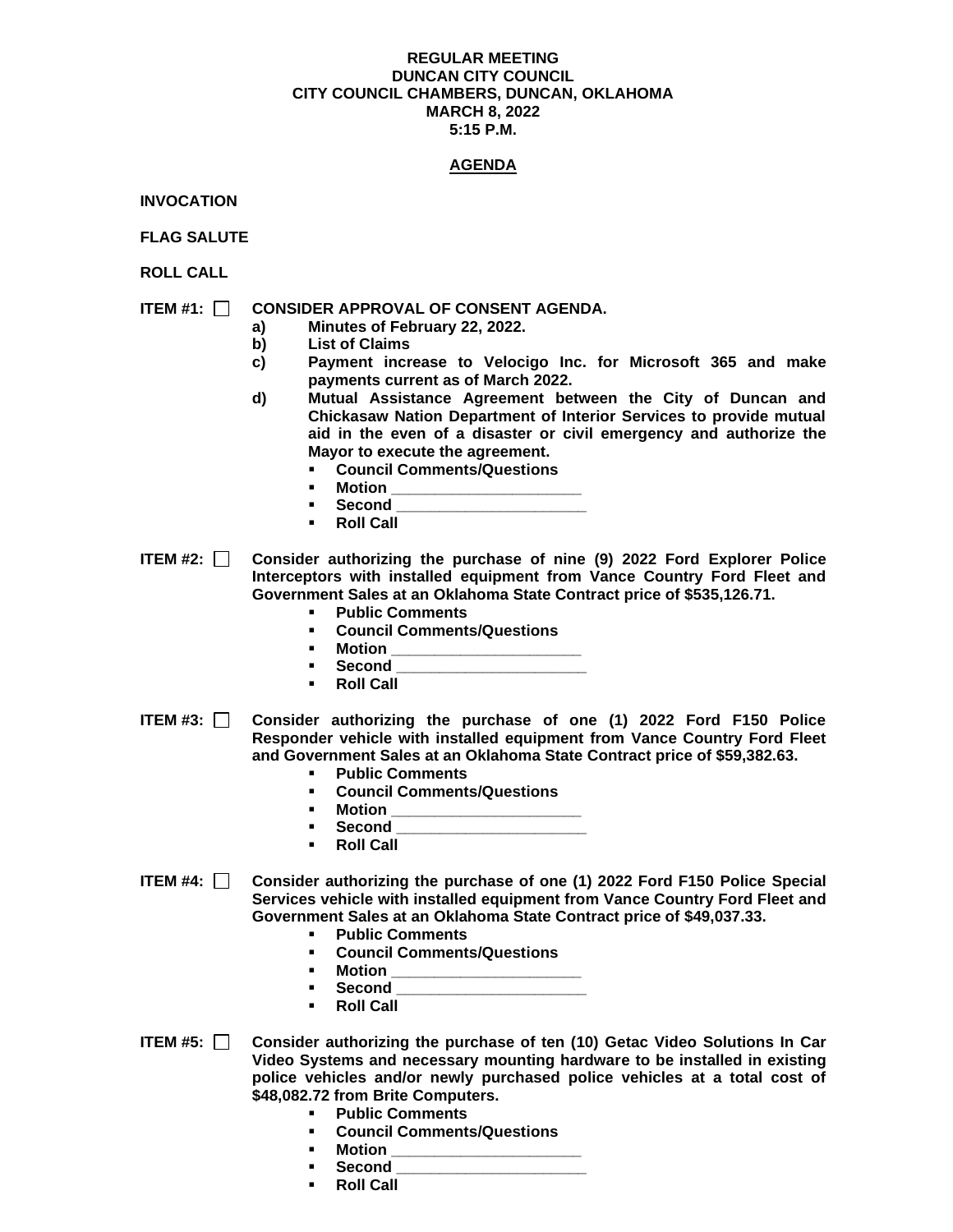- **ITEM #6: Consider authorizing the purchase of six (6) Getac Video Solutions In Car Video Systems and necessary mounting hardware to be installed in existing police vehicles at a total cost of \$28,848.00 from Brite Computers.**
	- **Public Comments**
	- **Council Comments/Questions**
	- **Motion \_\_\_\_\_\_\_\_\_\_\_\_\_\_\_\_\_\_\_\_\_\_**
	- **Second \_\_\_\_\_\_\_\_\_\_\_\_\_\_\_\_\_\_\_\_\_\_**
	- **Roll Call**
- **ITEM #7: Consider authorizing the purchase of ten (10) Getac F110 G6 tablets, docking stations, keyboards, mounting arms and other necessary mounting hardware at a total cost of \$38,399.40 from Brite Computers.**
	- **Public Comments**
	- **Council Comments/Questions**
	- **Motion \_\_\_\_\_\_\_\_\_\_\_\_\_\_\_\_\_\_\_\_\_\_**
	- **Second \_\_\_\_\_\_\_\_\_\_\_\_\_\_\_\_\_\_\_\_\_\_**
	- **Roll Call**
- **ITEM #8: Consider authorizing Metro Emergency Upfitters LLC to completely upfit the 2017 Chevy Tahoe to be used by the patrol division at a total cost of \$17,281.98.**
	- **Public Comments**
	- **Council Comments/Questions**
	- **Motion \_\_\_\_\_\_\_\_\_\_\_\_\_\_\_\_\_\_\_\_\_\_**
	- **Second \_\_\_\_\_\_\_\_\_\_\_\_\_\_\_\_\_\_\_\_\_\_**
	- **Roll Call**
- **ITEM #9: Consider and take action to approve amending the Ordinances regarding Food Service Regulations.**
	- **Public Comments**
	- **Council Comments/Questions**
	- **Motion \_\_\_\_\_\_\_\_\_\_\_\_\_\_\_\_\_\_\_\_\_\_**
	- **Second \_\_\_\_\_\_\_\_\_\_\_\_\_\_\_\_\_\_\_\_\_\_**
	- **Roll Call**
- **ITEM #9A: Consider declaring an emergency in relation to the previous item.**
	- **Motion \_\_\_\_\_\_\_\_\_\_\_\_\_\_\_\_\_\_\_\_\_\_**
	- **Second \_\_\_\_\_\_\_\_\_\_\_\_\_\_\_\_\_\_\_\_\_\_**
	- **Roll Call**
- **ITEM #10: Consider and take action to approve amending the Ordinances regarding house numbering.** 
	- **Public Comments**
	- **Council Comments/Questions**
	- **Motion \_\_\_\_\_\_\_\_\_\_\_\_\_\_\_\_\_\_\_\_\_\_**
	- **Second \_\_\_\_\_\_\_\_\_\_\_\_\_\_\_\_\_\_\_\_\_\_**
	- **Roll Call**

**ITEM #10A: Consider declaring an emergency in relation to the previous item.**

- **Motion \_\_\_\_\_\_\_\_\_\_\_\_\_\_\_\_\_\_\_\_\_\_**
- **Second \_\_\_\_\_\_\_\_\_\_\_\_\_\_\_\_\_\_\_\_\_\_**
- **Roll Call**

**ITEM #11: OTHER COMMENTS:**

## **a) By the Public**

*Per State Statute the Mayor and Council will not be able to respond to any issues brought forward during this part of the agenda. The City Manager or the Staff will take your information and address the situation then reconnect with you. The Council Members are available before and after the meeting to address concerns on an individual basis.*

- **b) By the Council**
- **c) By the City Manager**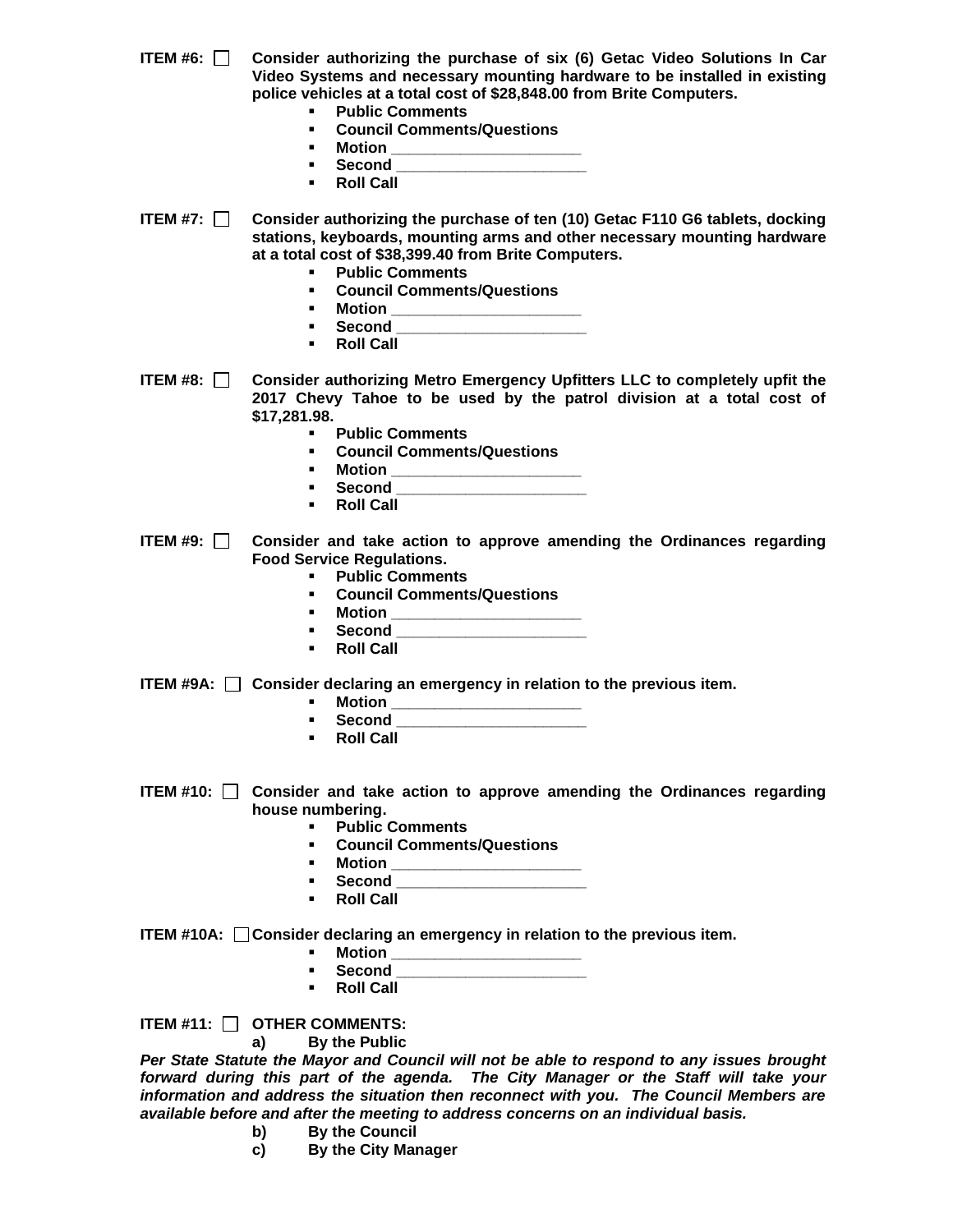**ITEM #12: Adjournment**

- **Motion \_\_\_\_\_\_\_\_\_\_\_\_\_\_\_\_\_\_\_\_\_\_**
	- **Second \_\_\_\_\_\_\_\_\_\_\_\_\_\_\_\_\_\_\_\_\_\_**
	- **Roll Call**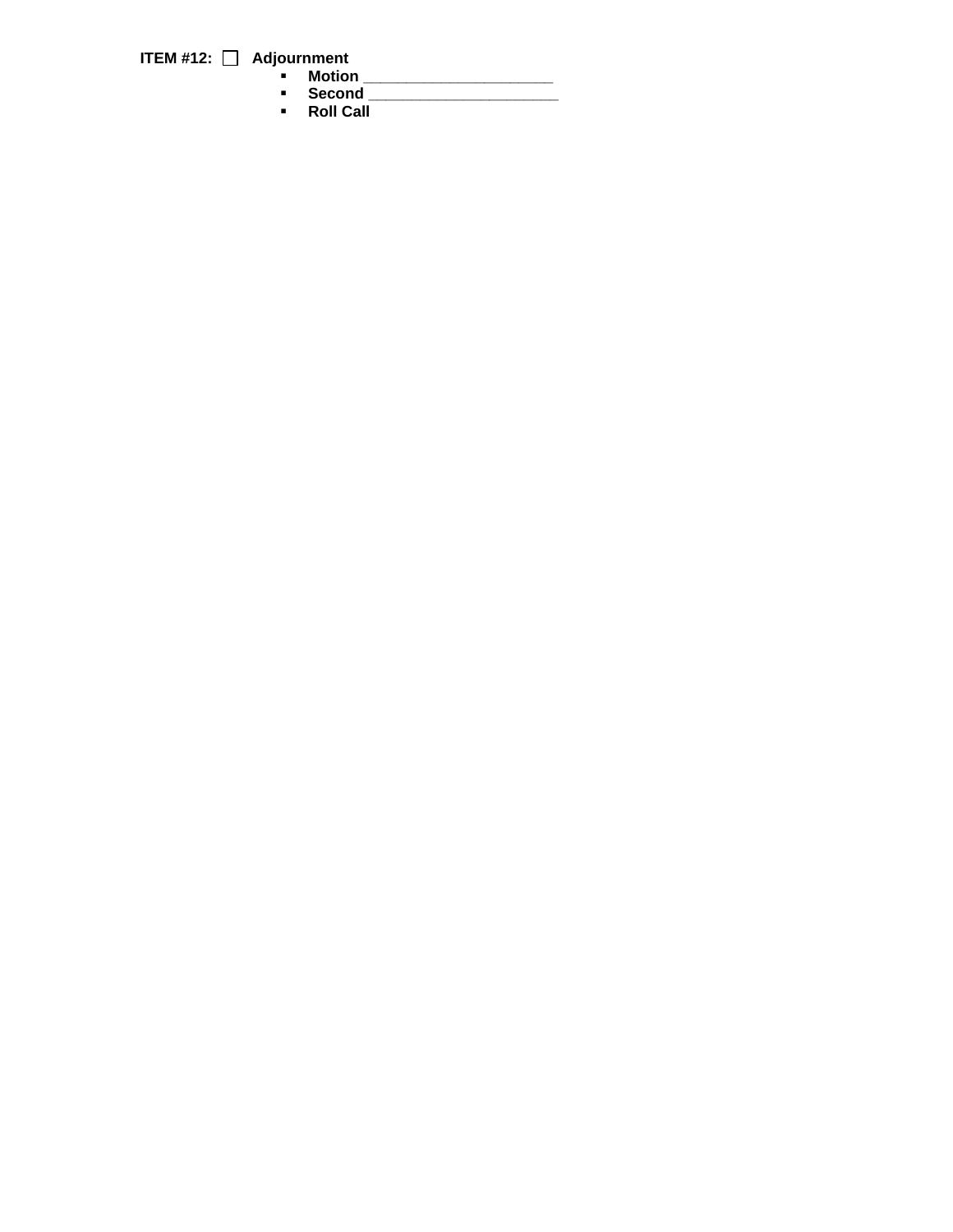## **REGULAR MEETING DUNCAN PUBLIC UTILITIES AUTHORITY CITY COUNCIL CHAMBERS, DUNCAN, OKLAHOMA MARCH 8, 2022 5:15 P.M.**

## **AGENDA**

**ROLL CALL**

## **ITEM #1: CONSIDER APPROVAL OF CONSENT AGENDA**

- **a) Minutes of February 22, 2022.**
- **b) Renewal of a grazing lease for Tract #3 at Lake Humphreys to Bernhardt Land & Cattle Co., for a 5 year term commencing on January 1, 2022 and ending December 30, 2026 and authorize the Chairman to execute the lease agreement.**
- **Public Comments**
- **Trustee Comments/Questions**
- **Motion \_\_\_\_\_\_\_\_\_\_\_\_\_\_\_\_\_\_\_\_\_\_**
- $\bf Second$
- **Roll Call**
- **ITEM #2: Consider approving the purchase of various materials from Arkansas Electric (AECI) in the amount of \$32,109.40 to be used for Distribution System Improvements.**
	- **Public Comments**
	- **Trustee Comments/Questions**
	- **Motion**
	- **Second \_\_\_\_\_\_\_\_\_\_\_\_\_\_\_\_\_\_\_\_\_\_**
	- **Roll Call**
- **ITEM #3: Consider approving Parkhill, Smith & Cooper, Inc. Pay Request No. 1, No. 2, and No. 3 in the total amount of \$31,200.00 for services rendered in conjunction with multi-year airport planning and engineering services.** 
	- **Public Comments**
	- **Trustee Comments/Questions**
	- **Motion \_\_\_\_\_\_\_\_\_\_\_\_\_\_\_\_\_\_\_\_\_\_**
	- **Second \_\_\_\_\_\_\_\_\_\_\_\_\_\_\_\_\_\_\_\_\_\_**
	- **Roll Call**

**ITEM #4: OTHER COMMENTS:**

**a) By the Public**

*Per State Statute the Chairman and Trustees will not be able to respond to any issues brought forward during this part of the agenda. The General Manager or the Staff will take your information and address the situation then reconnect with you. The Chairman and Trustees are available before and after the meeting to address concerns on an individual basis.*

- **b) By the Chairman and Trustees**
- **c) By the General Manager**

**ITEM #5: Adjournment**

- **Motion**
- **Second \_\_\_\_\_\_\_\_\_\_\_\_\_\_\_\_\_\_\_\_\_**
- **Roll Call**